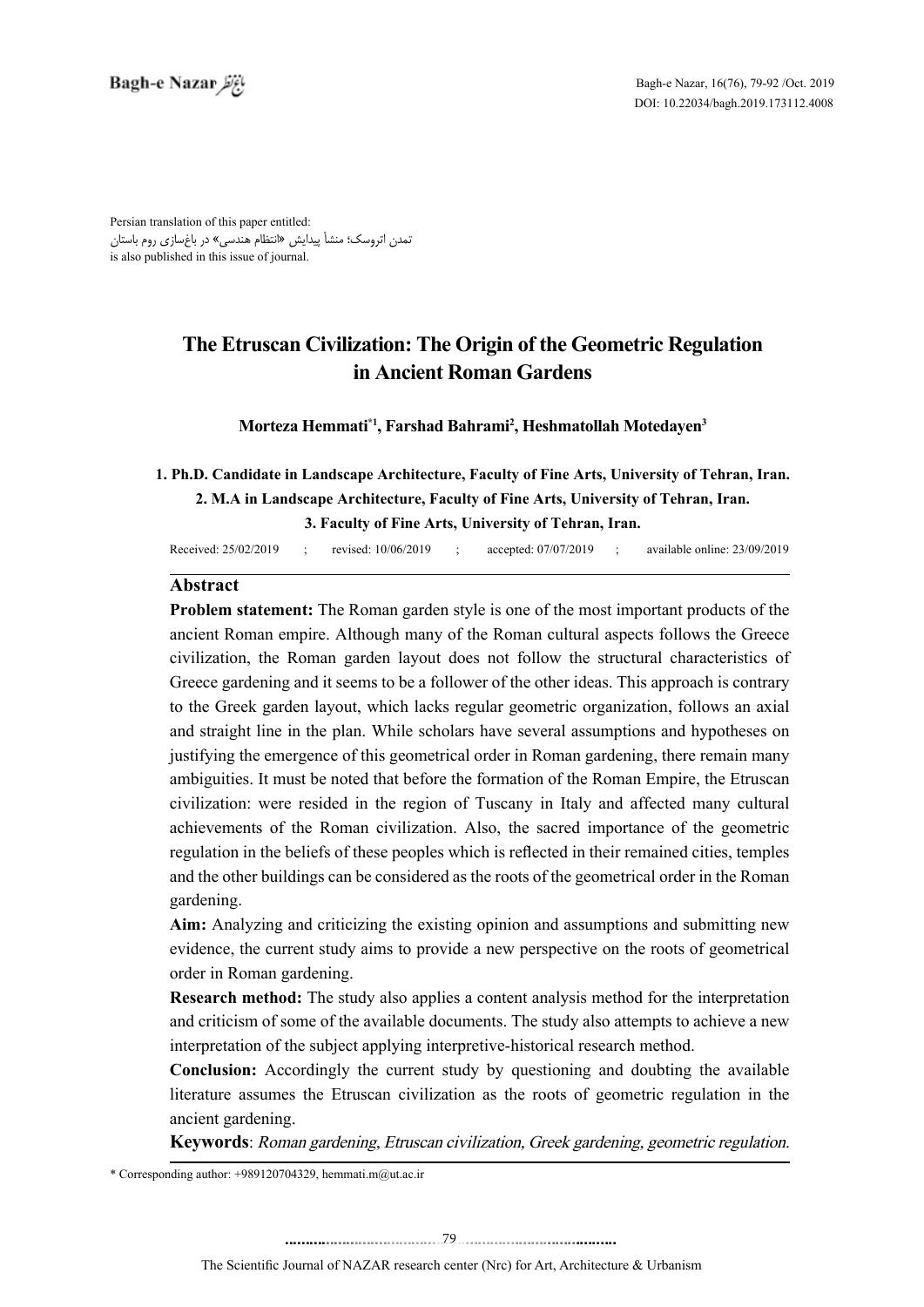### **Introduction**

The Ancient Roman civilization was formed from the eighth B.C. on the Italian peninsula and by the Mediterranean Sea. Having the Rome city as the capital in the first and second centuries AC, the establishments turned into one of the largest ancient empires. Despite being dominated by the Roman empire, the Greece civilization had a high impact on many cultural aspects of the Roman civilization. It is widely accepted that after the dominance of Greece, the Roman people were attracted to the philosophy literate art and the other cultural aspects of the Greece civilization in the extents to which they accepted all of their cultural attributes.

However, despite the wide impact of ancient Greece on the Roman civilization in various cultural aspects, there is a great distinction in geometrical order of Roman and Greece gardening. Unlike the typical classical Greek gardens, regularity was always the Roman way. The auxiliary and straight line is clear in the Roman garden plans which creates a one-point perspective for the passenger and adds to the aesthetic by pruning of evergreen plants. This great distinction of gardening style between these two civilizations has created a fundamental challenge for scholars to find the cultural roots of this geometrical order and there have been various attempts answering this question. The current study aims to answer the question: "Why despite being affected by the ancient Greece the Roman gardens were designed differently? Accordingly, initially, it introduces the features of the Roman and Greece gardening style. It further concentrates on the Etruscan civilization gardens' attributes. After that, the existing hypotheses and the current study hypothesis on the origins of the geometrical order of ancient Roman civilization will be discussed and the findings and conclusion will be presented.

### **Research Methodology**

The current study applies interpretive-historical research method. Reviewing the historical context historical subject the current study attempts to find the reason behind a historical event relying on the archeological patterns. This method, by classifying the characteristics of historical documents in a similar cultural context, attempts to explore a comprehensive pattern. Even though it is difficult to achieve a precise image relying on the structures that have been deteriorated fully or partially or have been renovated differently of their origin over time, hence the study attempted to rely on the archaeological information, mythology evidence, as well as the linguistic and the other related sciences as well.

### **Literature Review**

So far, numerous studies have shed light on the different aspects of the Roman gardens. The majority of these studies imply that the Roman garden design finds its roots in the Greek gardens. Littlewood is one of the first researchers who has canonized the Roman gardens systematically. In his papers that generally focus on the Byzantine literature, culture, and gardens, he has emphasized several times that the ancient Roman garden design is derived from the Greek gardening but hasn't shed light on the comparison of the geometric layout of these two (Littlewood, 1979; 1992a; 1992a; 2002). Similarly, Thomson and Griswold based on their archeological studied on the Greek gardens also confirmed this claim however their argument was based on the similarity of the decorative motifs of these two garden designs (Thompson & Griswold, 1986, 14-36). While Carroll-Spillecke pointed to the fundamental differences between the Greek and Roman gardens in terms of relationship with nature but didn't discuss the origin and the definite root of this distinction (Carroll-Spillecke, 1992). In line with this research Bergmann in a "Greek Masterpieces and Roman Recreative Fictions" a chapter of his book entitled "Greece in Rome" specified that the foundation of Roman gardens could be found in the Greek garden designs. He further brought up the possibility of inspiration of the Roman villas from other nations like Egypt (Bergmann, 1995).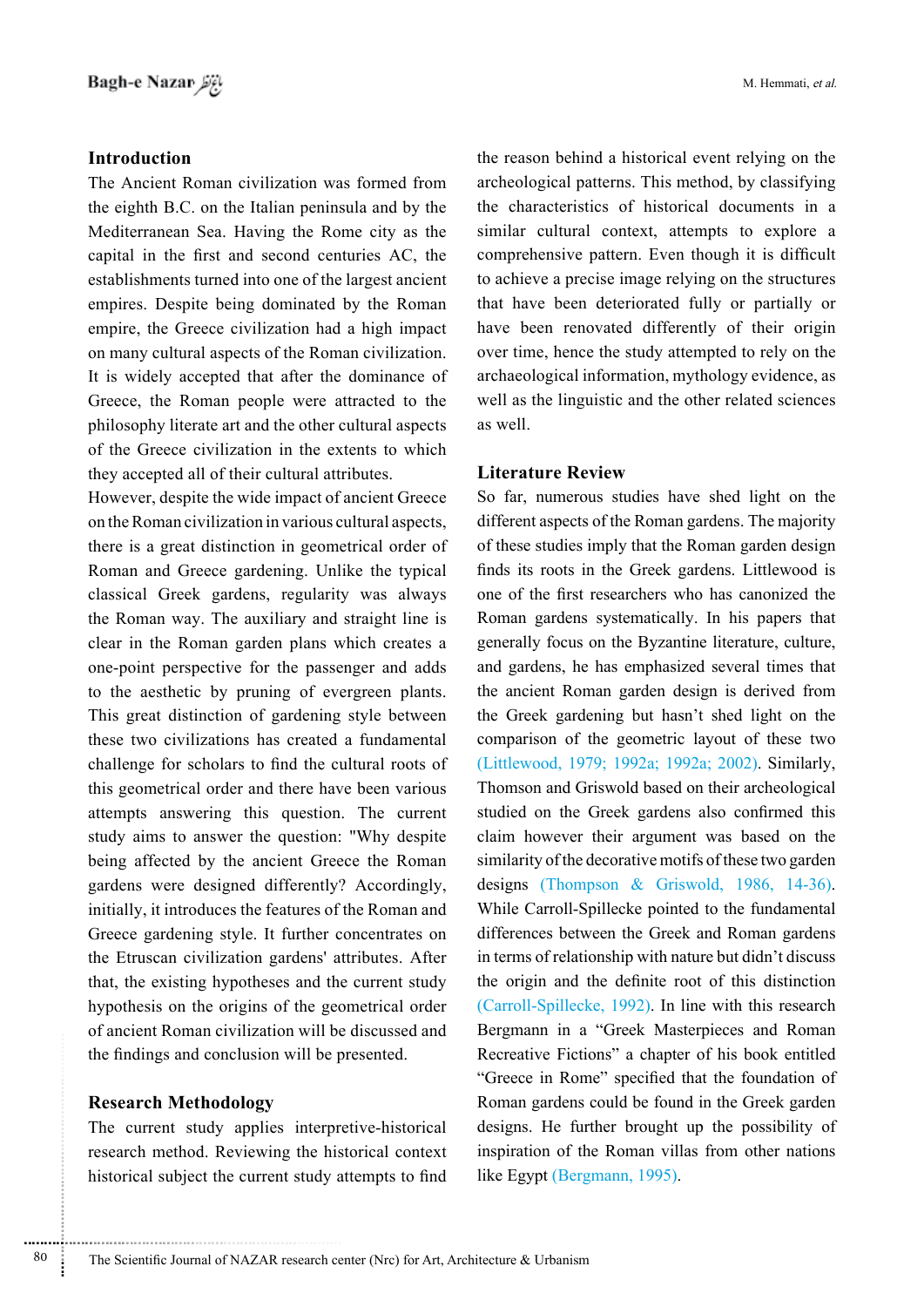Kane and Kuttner in similar studies focusing on the fresco paintings of the Roman villas claimed that the Roman gardens follow the Greek garden design style however they overlook their fundamental differences in terms of geometrical layout design (Kane, 1998, 6; Kuttner, 1999).

Some scholars like Turner claims that after dominating the Greece civilization, as well as its villas and gardens, Roman civilization was attracted to this civilization that forgot all of its past cultural attributes and became alike it. He further inferred the genesis of geometrical order in the conquests of the Romans (Turner,  $2016$ ,  $114$ ). In addition, Macaulay Lewis also in a study examined the similar flower pot planting method in the Greek and Roman gardens, but he has not pointed to the obvious distinction between the geometrical order of planting of these pots (Macaulay Lewis,  $2006$ ). While Bowe sheds light on the imitation of Romans from the Greek gardens he doesn't discuss the origins of perpendicular layout in the Roman gardens  $(Bowe, 2004, 59; 2010)$ .

In his interpretation of the Roman gardens, Jones has also discussed how Roman gardens were inspired by the Greek garden from general design to decorations but did not heed the organizing of the garden components  $(Jones, 2014)$ . Considering the previously discussed literature it seems that in general, the research in this field hasn't codified and comprehensively explored the origins of geometric regulation differentiation in the gardens of Rome and Greece. The current study seeks to fill a part of this gap and discover the possible answers.

### **Gardening Roman**

Today, what is known as the Roman garden is based on our knowledge of the archaeological documents, remains of the Roman Villas and royal gardens as well as interior fresco paintings of special buildings. In this term, the Roman garden created a method of planting and garden design that was spread in the ancient Rome period and affected the next periods of the Europe garden design. This method of gardening which was generally applied in the Royal villas and gardens for showing the Roman empowerment had a distinctive characteristic of the other landscaping style. The features of this method can be classified in various residential types.

The main types can be found in the Royal gardens, the urban garden houses such as Domus, and in the urban and suburban villas. Some of these villas, such as royal villas on the PalatineHill and the suburban villas were designed with the abundant breadth of spacing, but some others, such as Domus and the urban town villas in the city, were generally constructed with smaller-scale and more limited spaces (Turner,  $2016$ ,  $115-130$ ). Both of these examples share similar principles and methods that make it to be placed in a more general category so-called Roman Garden. The garden layout was a geometrical design with path and flower beds were planted with straight path creating a single point perspective centering on such a focal point as the main pavilion (Carroll-Spillecke, 1992; Mac Dougall,  $1999, 22-25$ ). In these examples, the landscape is created either by the rows of trees or single columns or porches. Also, these gardens are generally enclosed and separated from the outer space by the walls or row of columns. In addition, water has been used and presented in the main axis of the garden in various ways (Conan, 1986).

Also, in this historical practice, the evergreen trees were pruned into regular geometric shapes, which later this was spread under the name of topiary<sup>2</sup> and widely were used all over Europe. Decoration of the garden space with the sculptures and the fresco paintings of the mythological characters is the other attributes of Roman gardens.

There are two main landscape attributes recognizable in the urban gardens. The first is an open-air inwardly oriented space, open at the roof, with a water dock at the middle so-called "Atrium" and the second is a continuous porch formed by a row of columns surrounding the perimeter a courtyard and so-called "Peristyle". It must be noted if this open interior

.......... ....... ........ ........... ...... ....... ........ .......... ...........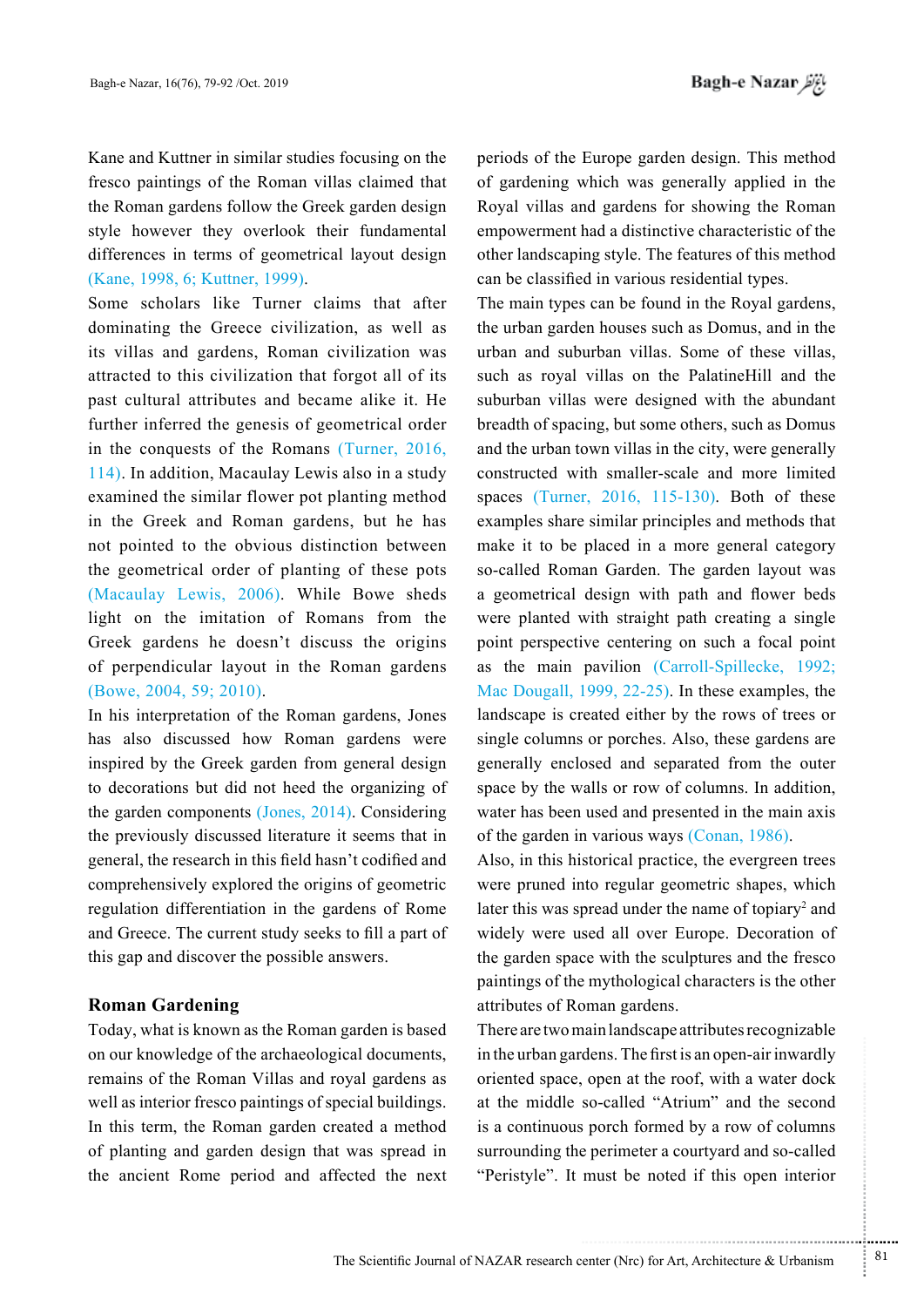space were planted for edible and medical herbs or plantations was so-called "Hortus" and when it was solely served for aesthetic and landscaping aspects was called peristylium or peristyle (Jashemski,  $2017, 122$ ).

Although the above-mentioned gardens are built on a variety of scales, the existence of regular plans that are sometimes accompanied by the relative symmetry is the fundamental reason for the unified perception of the style between these gardens and their distinction from the other gardening styles  $(Fig. 1 & 2)$ .

## **Gardens Greek**

Ancient Greek gardens can be examined in three ancient eras (the  $8<sup>th</sup>$  to  $6<sup>th</sup>$  century B.C.), classic  $(sixth-quarters B.C.)$  and Hellenistic  $(3rd to 1st)$  $(B.C.)<sup>3</sup>$ . Our knowledge of the earliest period descriptions is limited to the literary texts of poets such as Homer and Ibycus. It can be guessed that there were scattered gardens around the city with three sections of vineyards, fruit trees and flower and vegetable gardens (Ferriolo, 2012; Carroll-<br>Spillecke, 1992; Turner, 2016, 96-101).

There are more historical documentation as well as descriptive texts are available from the second or Classic period. Archaeological excavations reveal that the cities of ancient Greece were enclosed by the thick walls and the inhabitants were lived in a defined area. Also, given the mountainous geography, most of the cities had a compact layout with either an irregular design such as Athens or regular plan such as Piraeus. On average, the area of a residential plot in the classical period is estimated to be 250 square meters, which didn't remain a space for the creation of a garden (Carroll-<br>Spillecke, 1992; Bowe, 2010).

In these houses, even the game rooms were transformed for daily purpose usage, such as cooking, washing and rising animal, accordingly the floor of such space was mostly covered by stone or mosaic. Founded explanations of an inscription from Hellenistic era prohibited the planting of trees for the possible damaging of their roots to the walls of houses. Therefore, given the discovered clay jars, plants were thought to be kept in the yard pots<sup>4</sup>. Although there was little space for gardening in the residential buildings, plants were presented in the urban areas - on a limited scale (Thompson & Griswold, 1986, 14-36; Macaulay Lewis, 2006). However, the situation in the countryside was .different

In the Green Belt outside the city wall, there were farmlands, gymnasiums, tombs, and private



Figs  $1 \& 2$ . The Hadrian Villa in Tivoli, one of the indicators of the ancient Roman landscape with an axial arrangement and relative symmetry. Source: www.teggelaar.com.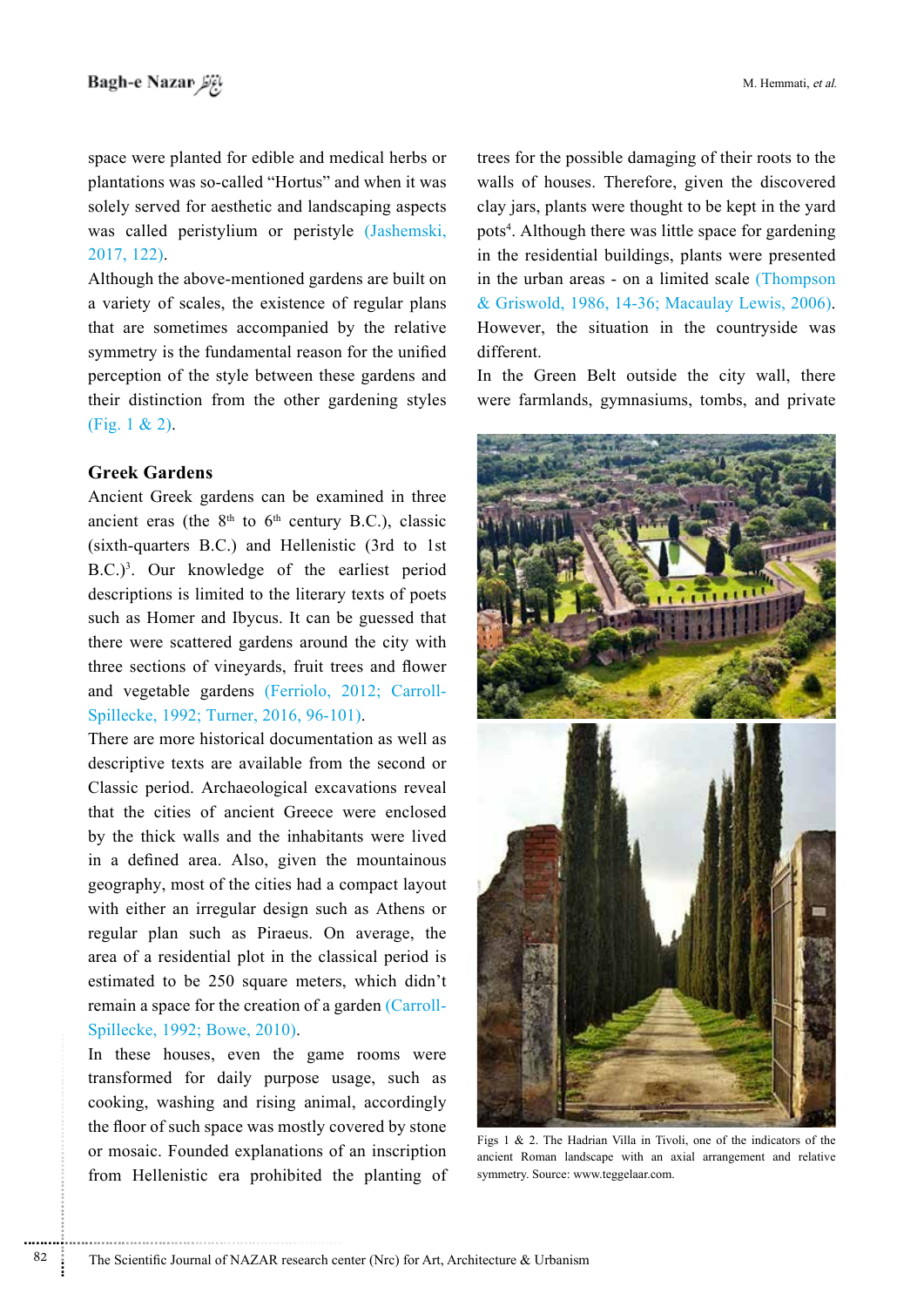gardens that included vineyards, deciduous trees, and vegetable gardens as in the previous period  $(Carroll-Spillecke, 1992)$ . In the Hellenistic or third period, the Greeks lost their independence and were dominated by the Macedonian empire. According to Turner, Macedonia had three important elements of land, security and wealth in this period. Imposing to the new culture hence, was a start of transformation in Greek garden design. For this reason, with the opening of cultural doors to Greece, a transformation in Greek gardening began as "Gothein sees this period as "the beginning of garden craft in Greece" (Turner,  $2016$ ,  $112$ ). During the period, the urban gardens were expanded and the number and quality of suburban gardens were increased. Shreds of evidence suggest that enclosed gardens with straight-line planting in such a large scale that was created by Hellenistic kings were considered pretty much new to the Greek gardening style. Some believe that this has been the influence of oriental culture (Bowe,  $2010$ ). Finally, it is possible to conclude that the Greek garden in the classical period and earlier was not properly structured and was not systematically geometrical until the Hellenistic period, which was influenced by other cultures.

## **Hypotheses** on the origins of geometrical **gardening** order in the Roman gardening

As noted above Roman gardens differ from the line arrangement and regular design and layout. other gardens in terms of rectangular and straight-Understanding the origins of geometrical order in Roman gardening requires the recognition of its origins in the earlier styles. So far There have been many opinions about the origin of Roman Gardening.

Thompson and Griswold in their archeological study of the Greek gardens asserts that Roman gardening has been branched from this gardening (Thompson & Griswold, 1986, 14-36). Conan believes that the appearance of peristylium in the Greek houses is another evidence that the Roman gardens find their roots in the Hellenistic Greek gardens (Conan, 1986). In addition, Kane, in his study of the Pompeii murals, as one of the main sources of understanding the Roman gardening confirms the previous studies on the impact of Greeks gardening on the Roman gardens (Kane, 1998,  $6$ ). These studies also agree with the impact of oriental culture on the Hellenistic Greek giving some clue on the geometrical order of Roman gardens. The scholars who believe in the great distinction between the geometrical order of Greek and Roman gardens justify the matter differently. Some have attributed this discrepancy to the differences between the two gardening style and more specifically the irregularities in Greek gardening due to practical constraints. They believe that the structure of Greek gardens was in line with the urban style and physical attributes of the country, which was facing a shortage of suitable and arable lands. As the rocky nature of some areas made it difficult and almost impossible to dig and reach the proper soil, they sometimes formed a hole for planting in the ground and used large pots that were filled with soil for plantation (Macaulay Lewis, 2006; Thompson & Griswold, 1986, 10). In addition, it must be noted that the natural slope of the mountainous cities made it difficult to get enough flat space for regular gardening. In contrast, the Romans, who were not facing significant restrictions on access to fertile and flat land formed different gardens from heir Greek counterparts (Huxley, 1978, 74).

Some scholars such as Turner believe that the formation of new regulations in Roman gardening design was the result of Roman rulers' conquest and being exposed to different civilizations such as Iran and Egypt. This inspiration led to more systematic gardening even by abandoning the past gardening style (Turner, 2016, 114).

Another hypothesis is that the differences in the geometrical order of Greek and Roman gardens lie in their geographical-political differences. Unlike Greece, where power was generally dispersed and cities were governed by city-states<sup>5</sup> and councils

.......... ....... ........ ........... ...... ....... ........ .......... ...........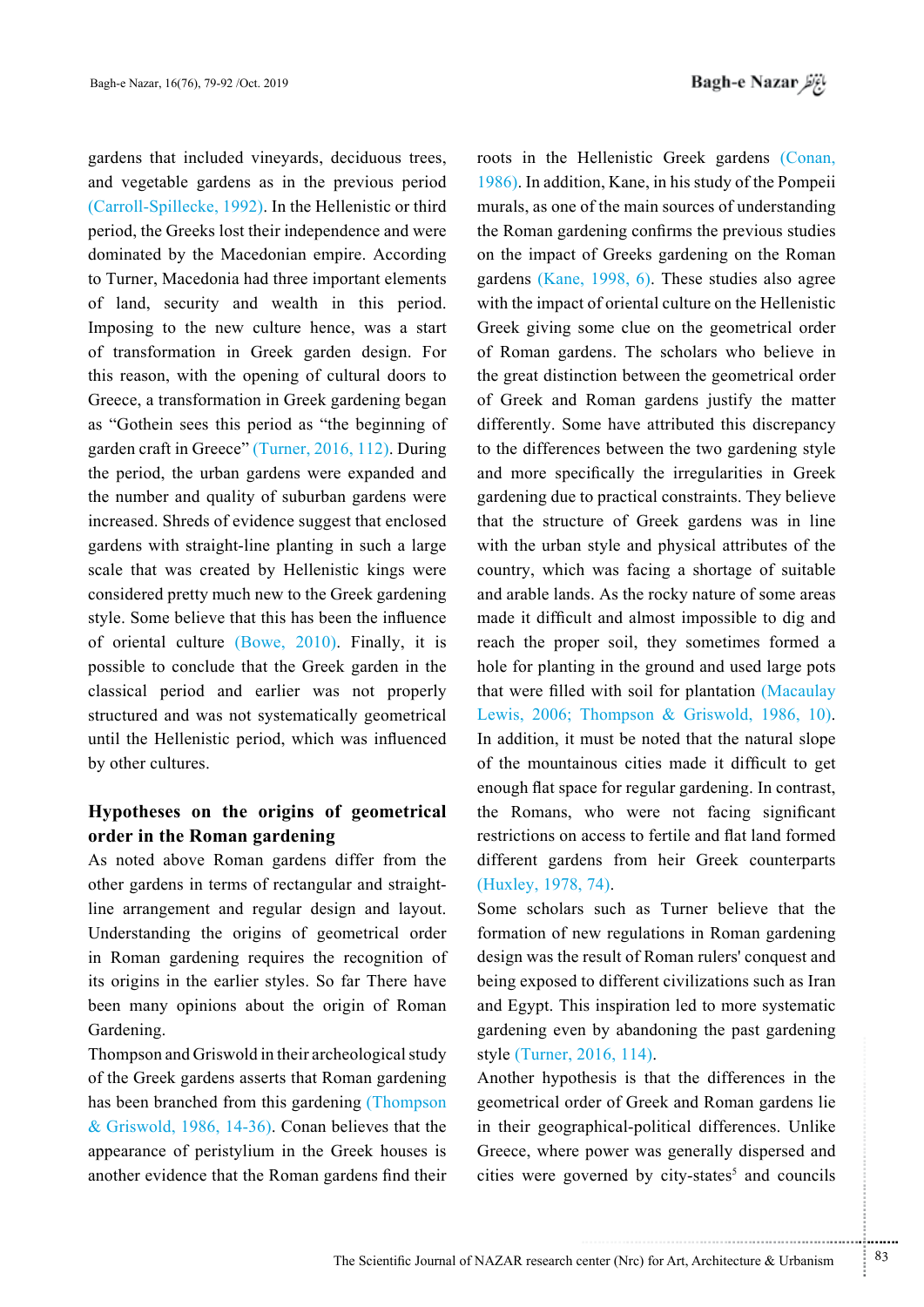were democratic in decision-making, in Rome power was concentrated. In addition in Rome, the cities were not in a struggle for gaining power against each other, they were rather united and hence in a less need for military defense.

unlike Greek cities, which were limited to the thick border walls and because of the lack of urban spaces there remained no room for gardens it was possible to build more spacious Roman cities and open spaces (Nardo, 2017, 36-45; Smith, 2006, 94-98). On the other hand, the centralized power brought enough security for erecting the countryside villas and their gardening which are of the most important ones remained from ancient Rome. All these arguments appear to be reasons why the Greeks did not apply regular gardening. On the other hand, Greek gardening can not be considered as an absolute style but rather the collection of scattered gardens due to, the lack of philosophical roots, inconsistency in design during the different periods of time. In addition, the Roman gardening suggests that if not adaption of the oriental ideas in the Hellenistic era it could adapt the other styles.

## **Etruscan civilization as the cultural root of civilization Roman**

In rooting the Roman gardening attributes, as was noted earlier, the majority of scholars emphasize the inspiration of Rome from the other civilizations' gardening style such as Hellenistic Greece, Egypt, and Iran - in various ways. Examining the historical context of Italy, as the home of several civilizations, can give some clue on the formation of the Roman garden style.

One of the most advanced civilizations that dominated some parts of modern Italy- such as Tuscany, the Umbria, etc. - before the Romans, is the Etruscan civilization. The Etruscans with their advanced cultural background inhabited the Italian peninsula from around 8 B.C. to mid 1st B.C. The ethnic origin and the point of entry into Italy have been a subject of debate since antiquity (Gardner, 2018, 167; Vernesi et al., 2004, 694). The Etruscan territory was expanded from the current Etruria in northwest Italy, reaching north to the Apennine Mountains and south to the Campania. The cultural effects of Etruscans on Rome is clear as Rome was commanded by the Etruscan kings for a long period of time. They ruled Rome from 5 B.C. to the establishment of the Roman Republic when they were defeated by the Romans. The majority of Etruscan cities were either destroyed by the Romans or new cities were erected on them hence our knowledge is pretty much limited in this term (Gardner, 2018, 169; Torelli, 2001, 146; Dupuy, 1993, 89-90). However, examples of remnants of Etruscan cities on the historical sites of Marzabotto, Bagnoregio, Sovana, Cerveteri, and Tarquinia indicate their grid and axial plan (Figs.  $3 \& 4$ ). Another notable example is the murals and colorful reliefs that were found in the interior parts of the tombs in Tarquinia cemeteries which share great similarities especially in the term of technique with those that were discovered attributed to the Roman empire. The content of these paintings generally presents the vibrant lives, parties, and dances of



Fig. 3. A part of the Aerial view of the Etruscan city of Marzabotto, the remained foundations, sheds light on the grid and geometrical order of plan. This is a part of a more general plan that can be seen in the right figure. Source: www.gettyimages.com.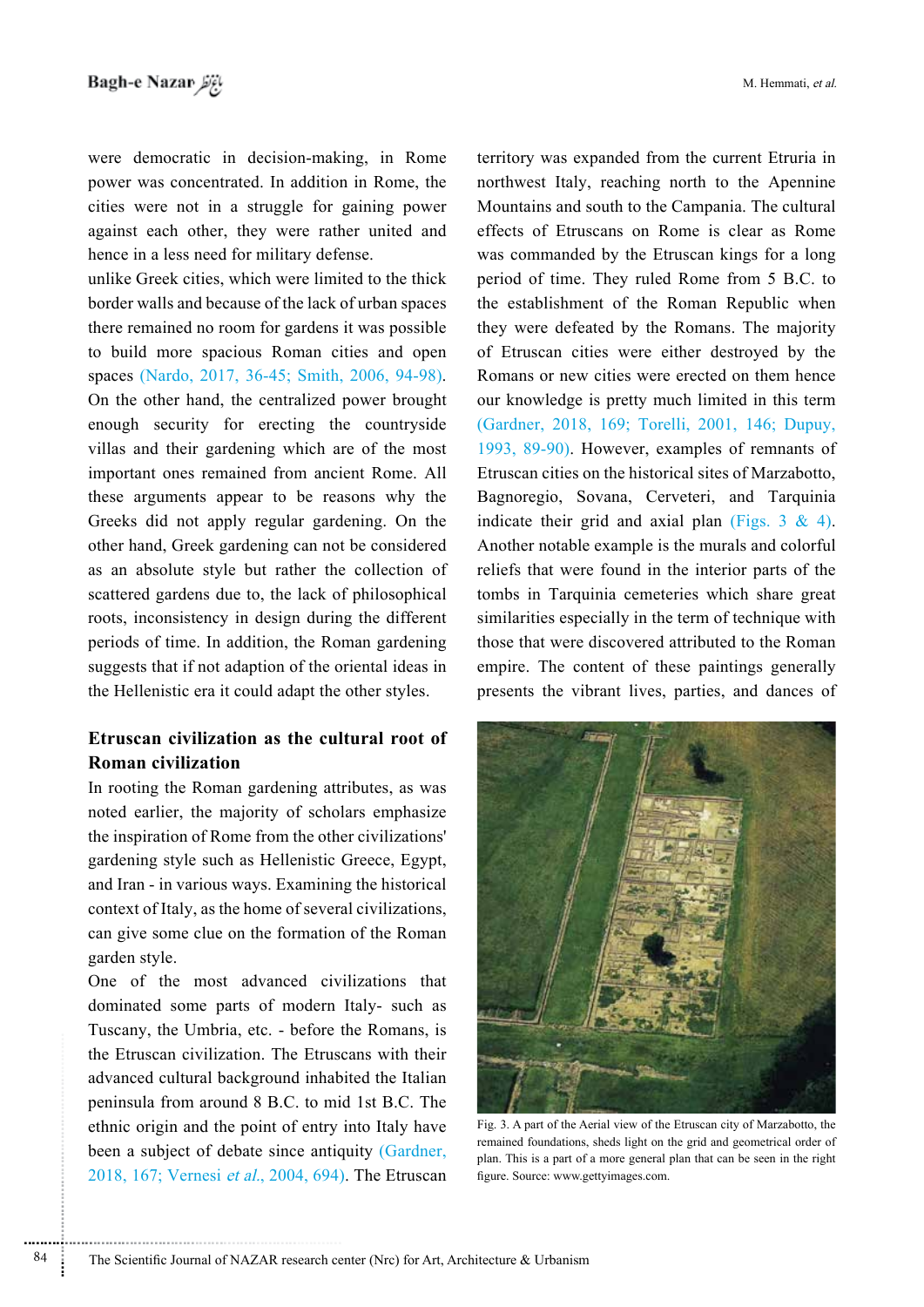

Fig. 4. The Marzabotto General Plan, in which the straight main streets have created a geometric regulation in the city. Source: Smith, 2006, 83.

the Etruscan peoples, with a thematic resemblance to later artworks of the ancient Roman that were discovered in the Pompeii.

The Etruscans had a great influence on the later civilizations' art and culture. Many scholars repeatedly have canonized this issue. For example, Janson and Janson believe that the Etruscan civilization set the stage for many of the Romans's achievements (Janson & Janson, 1962,  $127$ . Gardner states despite being inspired by the Etruscans and Greeks the Roman art has acquired its distinctive traits  $(Gardner, 2018, 175-176)$ .

D'Ambra states, while the Etruscans were influenced by other cultures, they influenced Roman art in turn. The Romans adopted many aspects of Etruscan art and took it a step further  $(D'Ambra, 1993, 14-19)$ . Edlund-Berry canonizing the tremendous impact of Etruscan civilization on Roman art he states that the Etruscans were inhabitants of Archaic of central Italy, that their great influence on the Roman art that cannot be overlooked (Edlund-Berry, 2006, 116).

Brown claims that Etruscan influence on European civilization is not limited to Rome. He states that the Etruscans created a profound and lasting impact on the Western civilizations after their influence on Roman civilization during the pre-<br>Roman Empire" (Brown, 1995, 34).

In addition, some scholars believe that Etruscan style effect in Italy wasn't limited to the ancient Greek art but also on some of the Greek gardens of the Renaissance, particularly those were erected by the Medici family (Holmstorm, 2015; Bartoloni & Bocci Pacini, 2003; Bule, 1996, 313).

According to Nardo, Etruscans influenced the Romans in many ways ... The Romans also accepted some Etruscan gods. The most important of these were Jupiter the god of the sky, Juno the goddess of protecting women and Minerva, was the Roman goddess of wisdom and handicraft (Nardo, 2017,  $\langle 21 \rangle$ . Gardner also states that the construction of paved roads, sewage systems, and stone bridges are among the Etruscan civilization achievements (Gardner, 2018, 168). Nardo also states that "the Romans learned Etruscan masonry and the other construction techniques, as well as the construction of arches which eventually became the symbol of Roman architecture" (Nardo, 2017,  $21$ ). It has been also noted that the Roman grid urban planning and water systems were influenced by Etruscan civilization (Bell  $&$  Carpino, 2006,  $93-94$ ). Janson & Janson also state that Etruscans were masters of engineering, mapping, and urban planning techniques and undoubtedly the Romans had the advantage of learning from them. It should be noted that, in all likelihood, the Etruscans taught the Romans the techniques of construction of bridges, castles, sewage systems, and dams. But unfortunately, there haven't remained of their constructions (Janson & Janson, 1962). Thus, Etruscan civilization seems to have had a great and lasting effect on the techniques and methods of the later civilizations. In an interdisciplinary study of Pisa in Tuscany, Italy, Bini et. al. proved the urban development pattern of many cities such as and Rome Pisa buildings (both public and private) follows the Etruscan patterns (Bini, et al.  $2015, 209$ .

...........................................................

.......... ....... ........ ........... ...... ....... ........ .......... ...........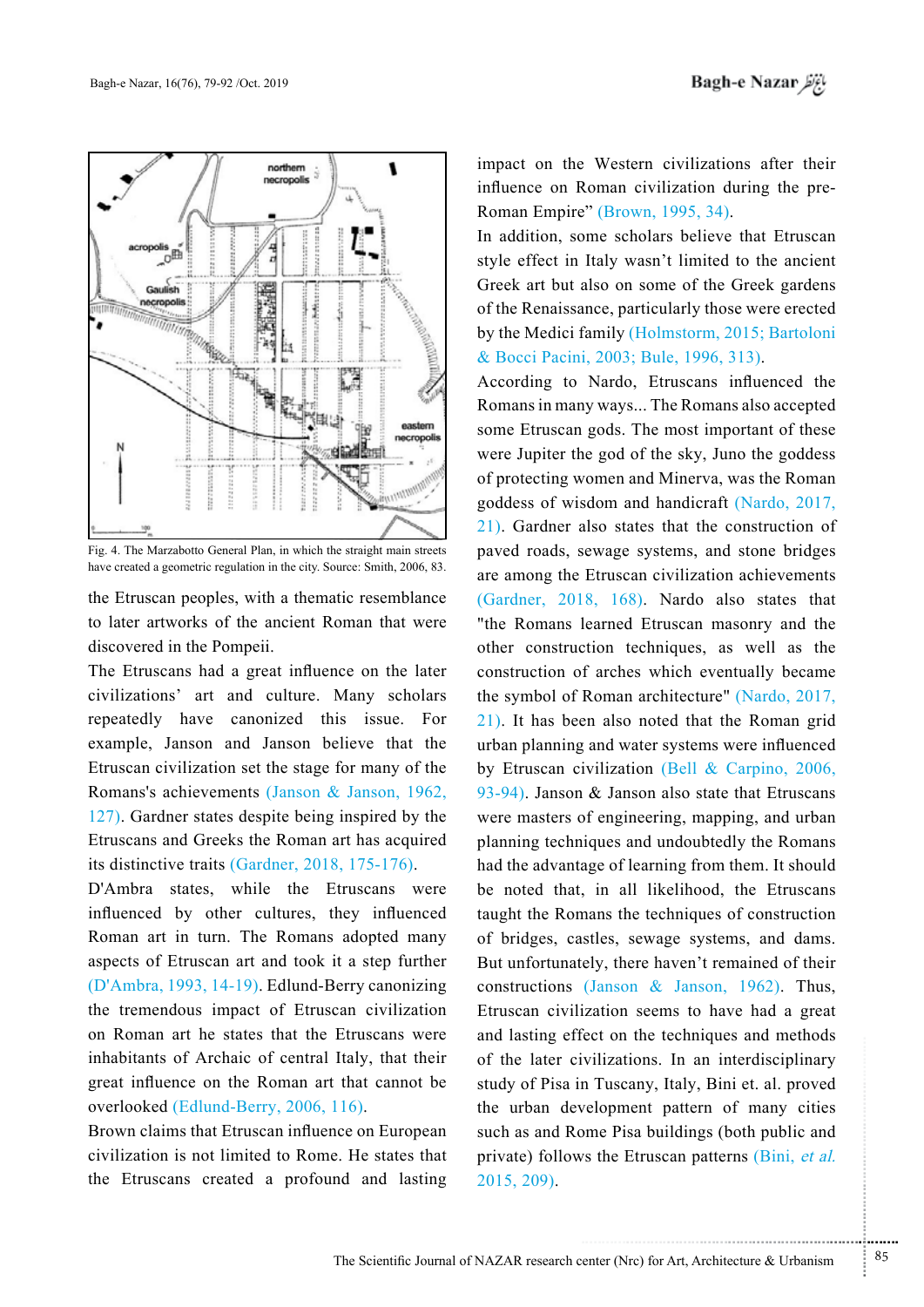### **Gardening Etruscan**

The lack of information on the Etruscan cities where new cities have been constructed at the original sites makes provision of primary data difficult for the research. Yet the study mostly relies on the archaeological, mythological, and linguistic secondary data examining the Etruscan gardens. Acquired information from a villa in Murlo dating back to the  $6<sup>th</sup>$  or  $7<sup>th</sup>$  century B.C. reveals the existence of a large courtyard that resembles the primitive types of symmetrical peristyle where was used for plantation unlike the Greek cobblestone yards (Farrar,  $2016$ ,  $75-78$ ). It also challenges the previously accepted hypothesis of the adaption of Peristyle from the Greeks (Fig. 5). Based on this evidence, it seems that Pristile was existed in the Etruscan civilization and later were transferred to Greek gardening (Simelius, 2018). It seems that the shared courtyard between the row of the house which was excavated of 6<sup>th</sup> B.C. in Acquarossa was acted as the gardens  $(Rohner, 1996, 120-121)$ . On the other hand, in the majority of the Marzabotto houses  $(Fig. 6)$  an inwardly oriented space with a water pond and openings in the roof could be found that reminds us of the Roman villa atriums. The architectural element that later was repeated in the Roman villas tremendously and is known as one of the elements of Roman garden design (Izzet, 2007, 156).

In addition, archaeological studies revealed that Etruscans were used to plant in their courtyards houses and they even were encouraged by their religion to rise specific plants (Macintosh Turfa, 2000, 155; De Grummond, 2013, 544). As it was mentioned earlier, these plantation yards later were known as the "Hortus". On the other hand, some linguists and mythologists assert that the word Hortus was adapted from the Horta, the Etruscan goddess of planting and fertility (Farrar,  $2016$ ,  $70$ -76; Leland, 2015, 137).

Relying on the scholars such as Farar, Sibelius, and Ronnen's assumptions about the Etruscan gardening and the excavated foundations of Etruscan houses with great similarities with the Roman houses more

similarities in the open space layouts of these two also can be expected. In the excavated house in Roselle. an atrium and symmetrically designed yard were founded<sup>7</sup> (Fig. 7). Similarly, in a Marzabuto House, plan and more specifically the yard, the geometrical order, and axis symmetry are obsessively observed  $(Fig. 8)$ . In addition, gardening requires a great knowledge of water management, just as Roman gardening style uses water management techniques effectively.

Jordan Bannon describes the water management practice of the Etruscans and how they controlled the water flows through the rocky canals around the 4th and 5<sup>th</sup> centuries B.C. and established water management regulations. He adds the most of the Etruscan infrastructures were continued to be used during the Roman period hence the inhabitants were also living in the same areas  $(Bannon, 2009)$ .



Fig. 5. A house in Murlo that date back to 6th or 7th century B.C. with a large Peristyle with a set of rooms around it. Farrar, citing archaeological evidence, believes there were shady trees in the center of this space. Source: www.vangogo.co.



Fig. 6. An example of Marzabotto houses with an atrium and a central pond. Most of the Marzabotto houses consist of an atrium. Source: Izzet, 2007, 156.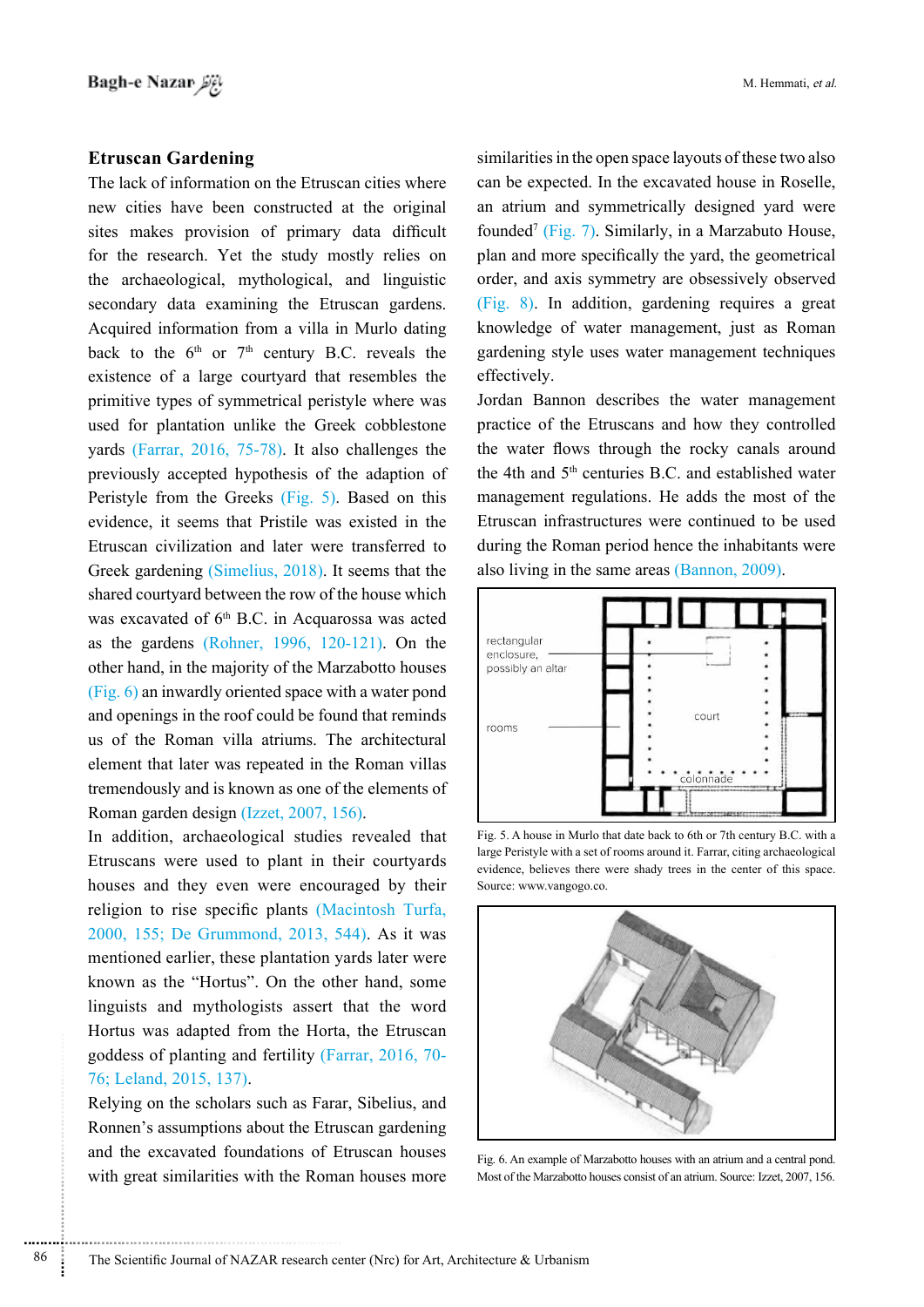

Fig. 7. Aerial view of the Etruscan city of Roselle, an example of Etruscan symmetrical settlements that share great similarity with the Domus in ancient Rome. The symmetrical plan in the semi-open space of the atrium, as well as the colonnade around the courtyard, signifies regular and symmetrical order in the Etruscan urban components. Source: www. flickr com.





#### **Regulation in the Etruscan Civilization**

The question that arises here is whether the repeated regulation in the Etruscan thoughts, urban planning, architecture, and gardening, was rooted in their beliefs or was a subordinate or coincidental issue for them? The review of the archaeological findings of the Etruscan cities as well as recent findings on the Etruscan religion<sup>6</sup> values and beliefs reveals the sacred nature of order and organization in their culture. Previous research revealed that Etruscans had an important ritual during the construction of new cities. Plowing the field, they aimed to create rectangular and regular parallel lines that either was correspond to their believed sacred celestial orientation (Figs.  $9 & 10$ ). This practice that was believed to bring fertility to the Etruscans' residential land, affected all aspects of the city life (Bell & Carpino, 2006, 93-94; Edlund-Berry, 2006, 118; Sassatelli & Govi, 2013, 285; Becker, 2013, 356; Magini, 2015, 127).

Janson  $\&$  Janson assert that when it came to the new cities, on the flatlands Etruscans came out with a blueprint. The urban plan was a regular grid of intersected pathways of two major streets. These two streets, called kardo (North-South) and decumanus (East-West), were laid out based on the path of the sun, divided the land into four main districts (Figs. 13  $\&$  14), and any of these regions or districts could be developed when required  $(Janson \&$ Janson, 1962, 167-169). Similarly, Steingräber also believed the regular system of land deviation wasn't arbitrarily constructed and had a clear association with their ritual and religion. He further believed the divisionary practice of Etruscans as well as the axial location of city gates rooted in the haruspices division of the world (Steingräber,  $2008$ ). Besides the city planning, this practice was also applied in the other city components such as the temples  $(Spivay, 2006, 144-148)$ . In this system, temples were stood along the main axes, the location of residential areas and their symmetrical open spaces were a reflection of the ancient rituals (Bell & Carpino,  $2006$ ). In addition, the city boundaries were also derived from this ritual practice, later was called the sacred boundary of pomerium<sup>7</sup>  $(Becker, 2013)$ . As it was mentioned earlier this regularity could be traced in the architectural and urban open spaces (Figs.  $7 & 8$ ).

### **Discussion**

There have been several arguments and assumptions regarding the regularity of the Roman gardens layouts, yet the current study sheds light on the impact of Etruscans in detail. As it was mentioned earlier, one of the reasons given for differences between the Greek and the Roman garden lies on their geographical differences. While the rocky

.......... ....... ........ ........... ...... ....... ........ .......... ...........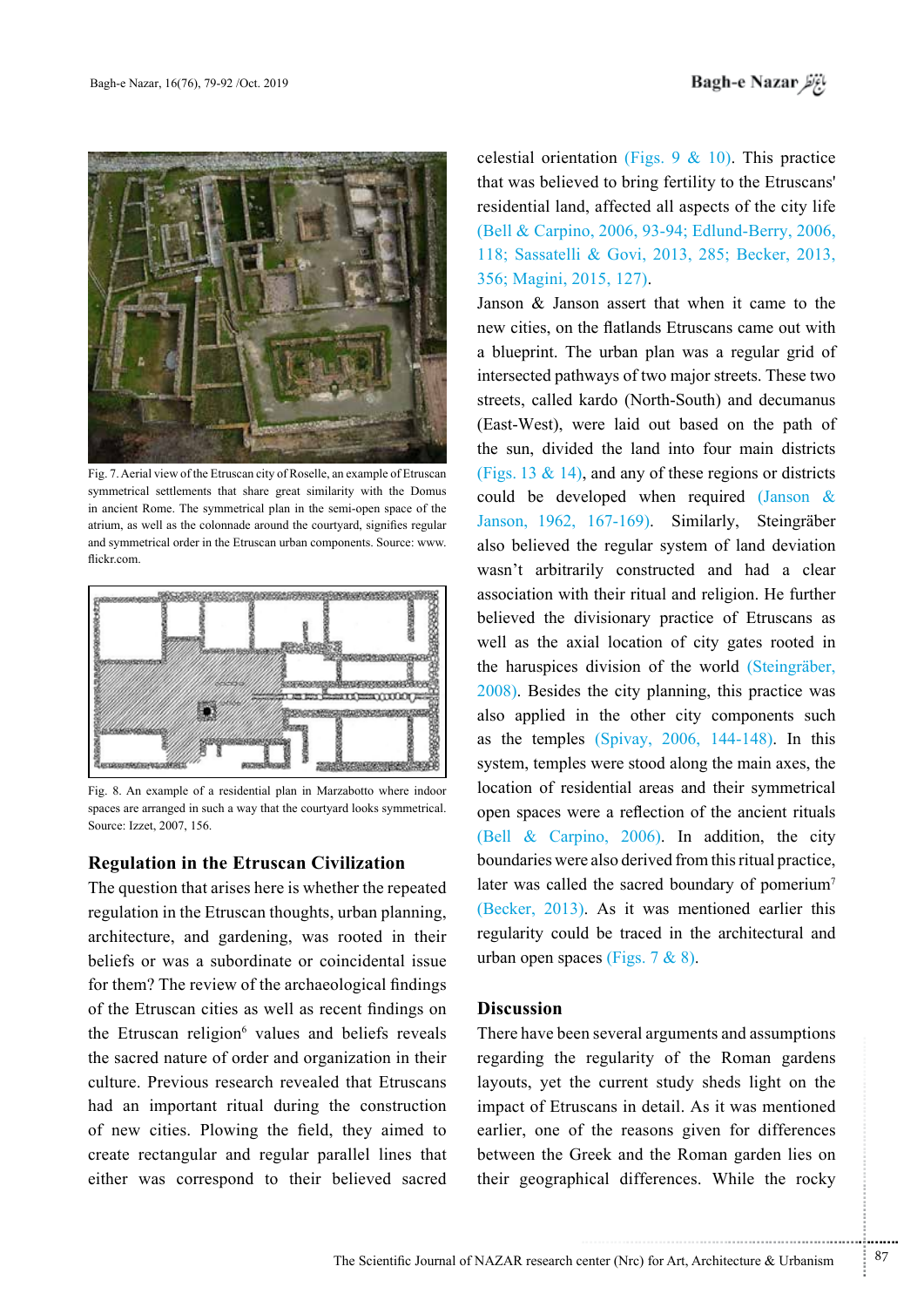

Fig. 9. This figure illustrates the geometry of the sun's movement and the geometric pattern forming the boundary of the development of the Etruscan city of Marzabotto. Source: Gottarelli. 2010. 63.



Fig. 10. The bronze statue of a clergyman and the bull discovered in Erzu dating to about the 5th century B.C. Adland Buri quotes Frantineus Romanus, that the regular grid structure of cities has been a part of Etruscan religion and straight lines and boundaries were drawn on the ground by priests according to sacred directions on earth. Source: Edlund-Berry, 2006, 117.

mountains throughout Greece minimized the possibility of digging the ground and the planting, the vast land of Italy had fertile soil for cultivation. On the other hand, the sloped lands of Greece remained a little space for gardening and inside the cities. These two climatic justifications don't explain the lack of regularity in the Greek gardens. For example despite the slopped and rocky area there have been some gardens created with geometric regularity (so-called Bagh-Takht) in Iran. On the other hand, some believe it is possible that regularity

............................................................

in the Roman garden finds its roots in the Egyptian, Iranian gardening style, adapted during the Roman warrior trips during the Hellenistic period. There seems to be some doubt in this assumption. It is because the study of the Roman urban system, as well as its villas and gardens, shows their practice did not change significantly from the fourth century B.C. to the second century AD - when they had cultural interactions with the two countries of Iran and Egypt. However context the similarities between the Roman and Etruscan cities couldn't be overlooked (Bini et al., 2015).

These cultural connections may have led the Romans to learn from these countries. However, it should be noted that the comparison of the structure of the ancient Roman cities from Cosa that was constructed more than three centuries  $B.C.$  to the later Volvilis - in Morocco - built almost simultaneously with the Iran-Rome conflict, indicates that they all adhere to a single grid planning layout. In addition, the differences in the political system of the two countries can ultimately justify the lack of regularity in Greek gardening but not the great geometrical order of the Roman gardens.

In contrast, the review of the literature reveals the evidence that Etruscan civilization has an influence on the regular foundations of Roman structures. As noted above, many aspects of the Etruscan culture was transferred to the Roman civilization, in the extents that the Etruscan urban patterns are the basis of the construction and development of many today's Italian cities.

As a comparison of the ancient Roman urban patterns and the relics of the Etruscan cities, emphasize the conformity of their urban patterns. Interestingly, these patterns do not have any similarity to many of the ancient Greek cities built during this period, such as Olympia and Delphi. On the other hand, the faithful dedication of Etruscans to order and regulation, which is rooted in their deep ritual beliefs led to the formation of a great organization in the city general plan and its components (Figs.  $3 & 4$ ).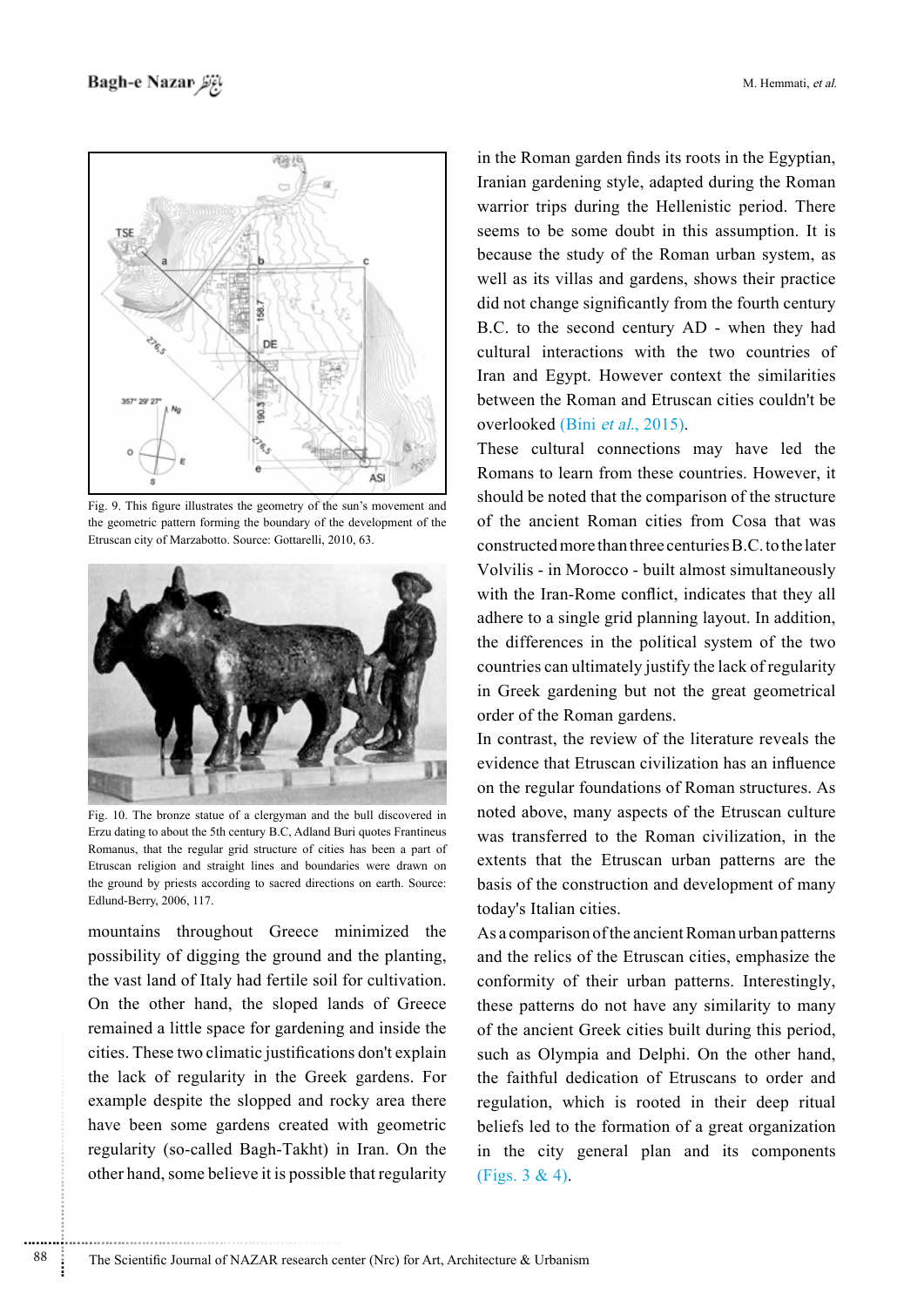This order is not the result of the coincidence and the coercion but derived from the people's beliefs on the universe laws (Figs. 9  $& 10$ ). On the contrary, regulation during the Hellenistic times or the lack of it in the ancient and classical Greece was not rooted in the religion. The planting layout of areas adjustment to some of the Acropolis temples had a regular pattern, suggesting the inconsistency or lack of conformity by Greeks (Figs. 11 & 12). In addition, as noted above, Greek gardens did not

have the required consistency in their design and layout to be called as a specific style. In contrast, recent research has asserted the possibility of Etruscan gardening style with similar spaces to the Hortus. Peristyle, and Atrium, the important components of Roman gardening (Figs. 13  $&$  14).

### Conclusion

Ancient Greek thoughts influenced many of the cultural aspects of ancient Roman civilization. However, the style of Roman gardening, as one of the most prominent styles in the history of gardening, does not follow the structural order of the Greek style. The Roman gardening, unlike Greek examples that lack a geometrical order, is known for its regular and axial grids. There have



Figs. 11 & 12. Comparison of the ancient Greek Olympia's discipline with the and Cosa in ancient Rome illustrates the fundamental difference between the overall organization of the cities. It also shows that its grid structure with the axial streets is very similar to the Etruscan city patterns. Source: www. commons.wikimedia.org and www.romanaqueducts.info.



Fig. 13. A typical grid layout of the Etruscan cities, with the geometrical and regular order regular and intersection of the two main streets of Cardo and Decomans. Source: quadriformisratio.wordpress.com.



Fig. 14. The ancient part of Turin which has retained its Etruscan structure.Source: Sparavigna, 2014, 443.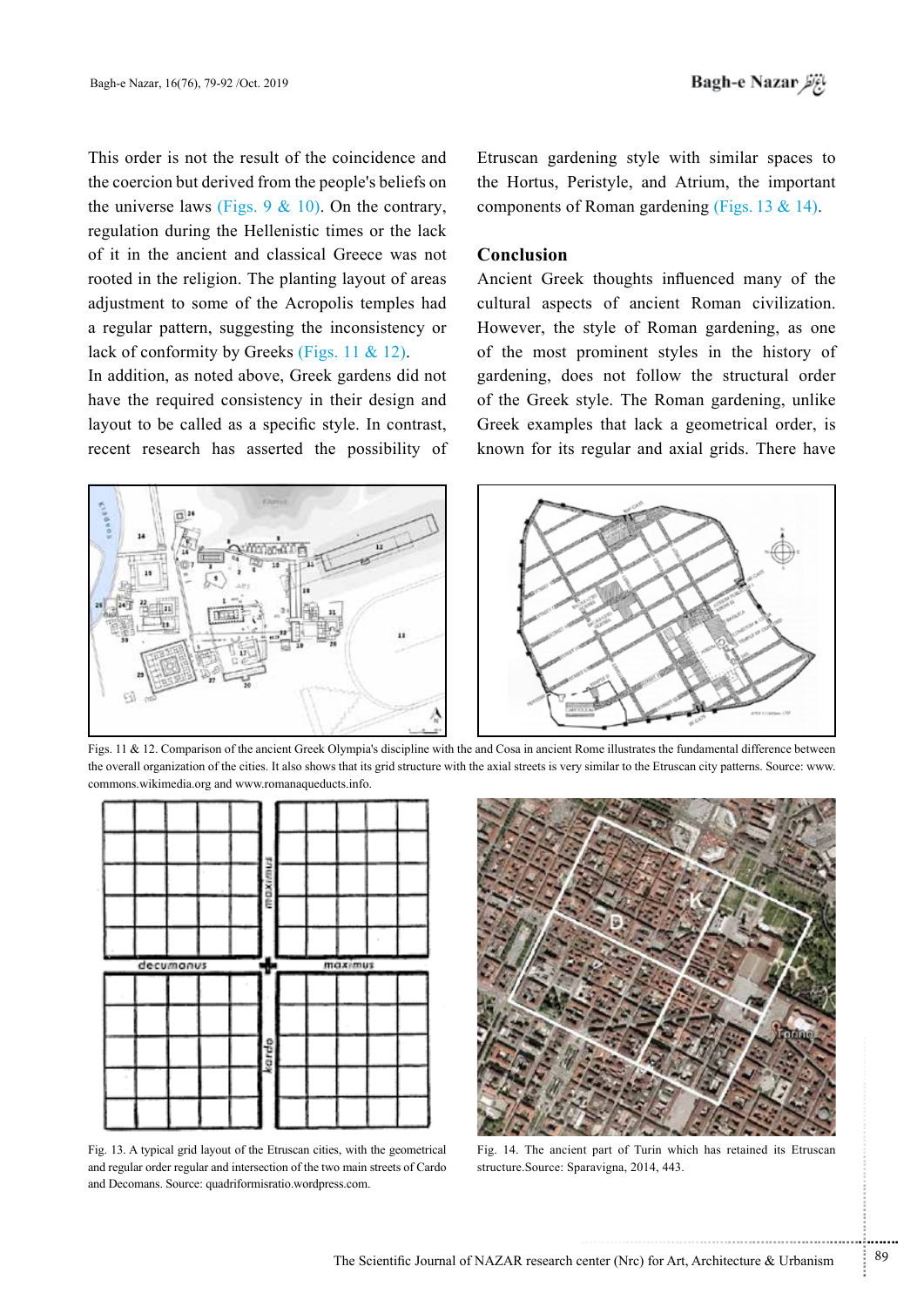been numerous assumptions to date justify the cause of regularity of Roman gardening such as climatic and political reasons. Some have also canonized the political- security system differences between the democratic Greek and the Roman Empire system. While some believe in the geometrical attributes as the roots of regularity in the Roman gardens the other relate it to the conflict with the East and becoming familiar with the other styles of gardening. Both of the assumptions seem to be correct however they cannot cover all of the reality. It must be also noted that the recent studies comparing the remnants of the ancient Roman cities and the Etruscan cities has shed light on similarities of these two structures and it is believed that the Roman cities followed the Etruscan city structure. On the other hand, studies also indicate the structural differentiation of the Roman and Greek urban patterns. In addition, Etruscan gardening seems to share a great similarity with the Roman gardening in spaces of Peristyle, Hortus and Atrium. It, therefore, seems to be assumed that the desire for regularity in Roman gardening is adapted from the Etruscan sacred .beliefs

This attitude, coupled with specific rituals, led to the creation of a grid order in the city, with a clear presentation in all of the components of the city from city planning to architecture and gardening. Although this issue cannot be substantiated due to the lack of archaeological evidence from repeated and more recent specimens<sup>8</sup>, it can be considered as a new possibility for future research as a serious question about the relationship of geometrical regulation of Roman gardening to the Etruscan .civilization

#### **Endnotes**

1. The Domus was a type of Roman house with an atrium and a yard with surrounded spaces. This yard was called Hortus, and peristyle if the internal court were surrounded by colonnades.

indicating the independent nature of the Roman gardening of the 2. Topiary is also one of the words with the Latin roots -not Greeks-Greek's.

3. Scholars have described these periods in different titles. Carroll-Spillecke (1992) and Turner (2016) have described the ancient Greek gardening in the Homeric, the Classical and the Hellenistic period. However, Patrick Bowe, in an article entitled "The evolution

of the ancient Greek garden, Studies" discusses these three periods as the Archaic, Hellenic and Hellenistic periods (Bowe, 2010).

4. Thomson & Griswold (1986), in their book "Garden lore of ancient Athens", describe in illustrations that the Greeks had to scrape the rock around Hephaestus' temple to dig holes to install potteries and plant them. Regular pot planting techniques are associated with the Greek Hellenistic period and can be thought of as having been adapted from the East (Thompson & Griswold, 1986).

5. A city-state is a sovereign state that governs a single city and its suburbs. City-state was governed independently and was generally confined to their walls and barrows for the sake of security and integrity. Although the most important city-states emerged in Greece, historians believe that they were the first city-states were established in the Mesopotamian civilization.

6. There is evidence of the Etruscan specific religious rules known as Disciplina Etrusca. This addressed issues such as the importance of considering 4 main directions and the regular grid layout using straight lines on the ground prior to the establishment of the Etruscan cities.

7. Pomerium was a religious boundary around the city of Rome and the other ancient cities that were controlled by Rome and was defined either by the walls or a gate. This religious concept and mentally evaluations was between the inner and outer parts of the city. Legally, the Rome city existed only within its Pomerium, and beyond was the Roman territory.

8. Even though few shreds of evidence are available of the Etruscan inner-city gardens there is almost no detailed information of the existence and nature of the suburban gardens

### **Reference** list

Bannon, C. J. (2009). Gardens and Neighbors: Private Water Rights in Roman Italy. Ann Arbor: The University of Michigan Press Publication.

• Bartoloni, G. & Bocci Pacini, P. (2003). The Importance of Etruscan Antiquity in the Tuscan Renaissance. In J. Fejfer, T. Fischer-Hansen and A. Rathje (Eds.). The Rediscovery of Antiquity: The Role of the Artist. Copenhagen: Museum Tusculanum Press.

 $\bullet$  Becker, H. (2013). Political systems and law. In J. Macintosh Turfa (Ed.), The Etruscan World. London & New York: Routledge.

• Bell, S. & Carpino, A. (2006). A Companion to the Etruscans. UK: Wiley Blackwell Press.

• Bergman, B. (1995). Greek masterpieces and Roman recreative fictions. HSCP, (97), 79-120.

<sup>•</sup> Bini, M., Rossi, V., Amorosi, A., Pappalardo, M., Sarti, G., Noti, V., Capitani, M., Fabiani F. & Gualandi, M. L. (2015). Palaeoenvironments and palaeotopography of a multilayered city during the Etruscan and Roman periods: early interaction of fluvial processes and urban growth at Pisa (Tuscany, Italy). Journal of Archaeological Science, (59), 197-210.

• Bowe, P. (2004). Gardens of the Roman World. Oxford: Oxford University Press.

 $\bullet$  Bowe, P. (2010). The evolution of the ancient Greek garden. Studies in the History of Gardens & Designed Landscapes,  $30(3)$ , 208-223.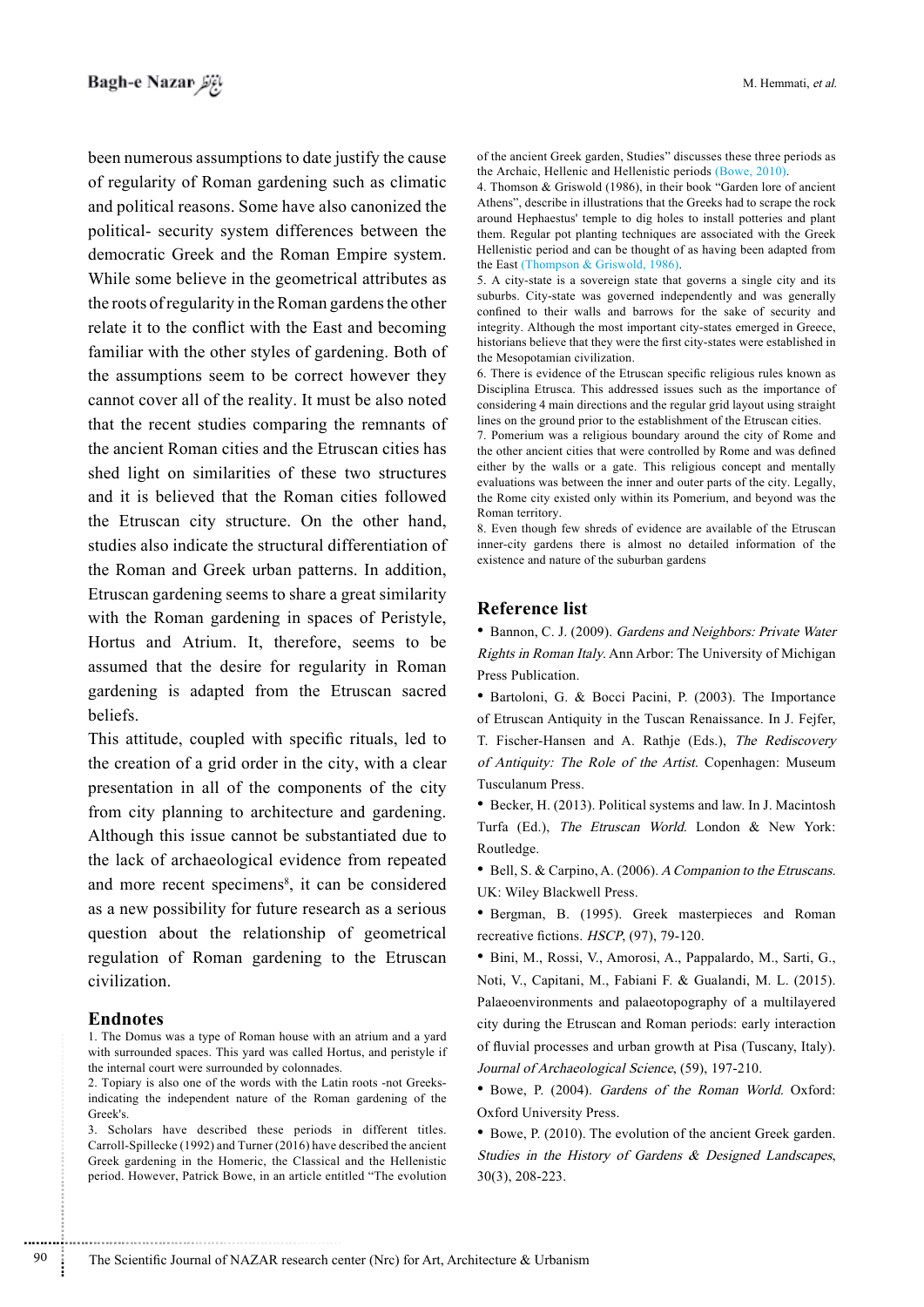• Brown, D. (1995). *Etruscans: Italy's Lovers of Life (Lost*) Civilizations). Virginia: Time Life Book.

• Bule, S. (1996). Etruscan Echoes in Italian Renaissance Art. In J. F. Hall (Ed.), *Etruscan Italy: Etruscan Influences on the* Civilizations of Italy from Antiquity to the Modern Era. Utah: Brigham Young University.

• Carroll-Spillecke, M. (1992). The Gardens of Greece from Homeric to Roman Times. The Journal of Garden History,  $12(2), 84 - 101.$ 

• Conan, M. (1986). Nature into art: gardens and landscapes in the everyday life of Ancient Rome. The Journal of Garden History, 6(4), 348-356.

• D'Ambra, E. (1993). Romanart in context: An anthology. London: Pearson.

• De Grummond, N. T. (2013). Haruspicy and augury: Sources and procedures. In J. MacIntosh Turfa (Ed.), The Etruscan world. London and New York: Routledge.

• Dupuy, T. (1993). The Harper Encyclopedia of Military History. New York: Harpercollins.

• Edlund-Berry, I. (2006). Ritual Space and Boundaries in Etruscan Religion. In N. Thomson, de Grummond  $&E$ . Simon (Eds.), The religion of the Etruscans. Texas: University of Texas Press.

• Farrar, L. (2016). Gardens and Gardeners of the Ancient World: History, Myth and Archaeology. UK: Windgather Press.

• Ferriolo, M. V. (2012). Homer's Garden. The Journal of Garden History, 9(2), 86-94.

• Gardner, H. (2018). Art through the ages, (M. T. Faramarzi Trans.). Tehran: Negah.

• Gottarelli, A. (2010). Templum solare e culti di fondazione. Marzabotto, Roma, Este: appunti per una aritmo-geometria del rito (IV). *Ocnus*,  $(18)$ , 53-74.

• Holmstorm, J. (2015). *Etrusca Tuscana: The Reception of* Etruscan Civilisation in the Italian Renaissance. Canberra: Australian National Univerity Press. Retrived from https:// www.researchgate.net/profile/Joel Holmstrom.

• Huxley, A. J. (1978). An Illustrated History of Gardening. Lyons: Lyons Press.

• Izzet, V. (2007). The Archaeology of Etruscan Society. Cambridge: Cambridge University Press.

• Janson, H. W. & Janson, A. (1962). A short history of art. New York: Prentice Hall.

• Jashemski, W. F. (2017). Produce Gardens. In W. F. Jashemski, K. L. Gleason, K. J. Hartswick, A. Malek (Eds.), Gardens of the Roman Empire. Cambridge: Cambridge University Press.

• Jones, F. M. A. (2014). Roman gardens, imagination, and cognitive structure. Mnemosyne, 67(5), 781-812.

• Kane, T. (1998). Garden paintings in Pompeii: context and

meaning. Hamilton: McMaster University.

• Kuttner, A. (1999). Looking outside inside: ancient Roman garden rooms. Studies in the History of Gardens & Designed Landscapes, 19(1), 7-35.

• Leland, C. (2015). *Etruscan Roman Remains*. New York: Scholar's Choice.

• Littlewood A. R. (1979). Romantic Paradises: The Role of the Garden in the Byzantine Romance. Byzantine and Modern Greek Studies, 5(1), 95-114.

• Littlewood A. R.  $(1992a)$ . A colloquium on gardens of the ancient Mediterranean. The Journal of Garden History, 12(2), 83.

• Littlewood, A. R. (1992b). Gardens of Byzantium. The Journal of Garden History, 12(2), 126-153.

• Littlewood, A. R. (2002). The Scholarship of Byzantine Bulmahn (Eds.), *Byzantine garden culture*. Washington D.C.: Gardens. In A. R.Littlewood, H. Maguire, J. & Wolschke-Dumbarton oaks research library and collection.

• Mac Dougall, E. (1999). Prelude: Landscape Studies, 1952– 1972. In M. Conan (Ed.), Perspectives on garden histories. Washington, D.C: Dumbarton Oaks Research Library and Collection.

• Macaulay Lewis, E. (2006). The role of ollae perforatae in understanding horticulture, planting techniques, garden design, and plant trade in the Roman World. First Conference on Crop Fields and Gardens Archaeology, Barcelona: University of Barcelona.

• Macintosh Turfa, J. (2012). Divining the Etruscan World. Cambridge: Cambridge University Press.

• Magini, L. (2015). Stars, myths and rituals in Etruscan Rome. Cham: Springer.

• Nardo, D. (2017). The Roman Republic, (S. Sammi trans.). Tehran: Qoqnoos.

• Rohner, D. D. (1996). Etruscan domestic architecture. In Hall, J. F. (Ed.), *Etruscan Italy: Etruscan Influences on the* Civilizations of Italy from Antiquity to the Modern Era. Utah: Brigham Young University.

• Sassatelli, G., Govi, E. (2013). Etruria on the Po and the Adriatic. In J. Macintosh Turfa (Ed.), The Etruscan World. Abingdon, Oxon: Routledge.

• Simelius, S. (2018). Pompeian peristyle gardens as a means of socioeconomic representation. Retrieved from https://helda. helsinki.fi/handle/10138/238264

• Smith, C. (2006). The beginning of urbanization in Rome. In R. Osborne & C. Barry (Eds.), Mediterranean Urbanization 800-600 BC. London: Oxford University Press.

• Sparavigna, A. C. (2014). Solstices at the Hardknott Roman Fort, *Philica*, (12). Retrived form https://ssrn.com/

.......... ....... ........ ........... ...... ....... ........ .......... ...........